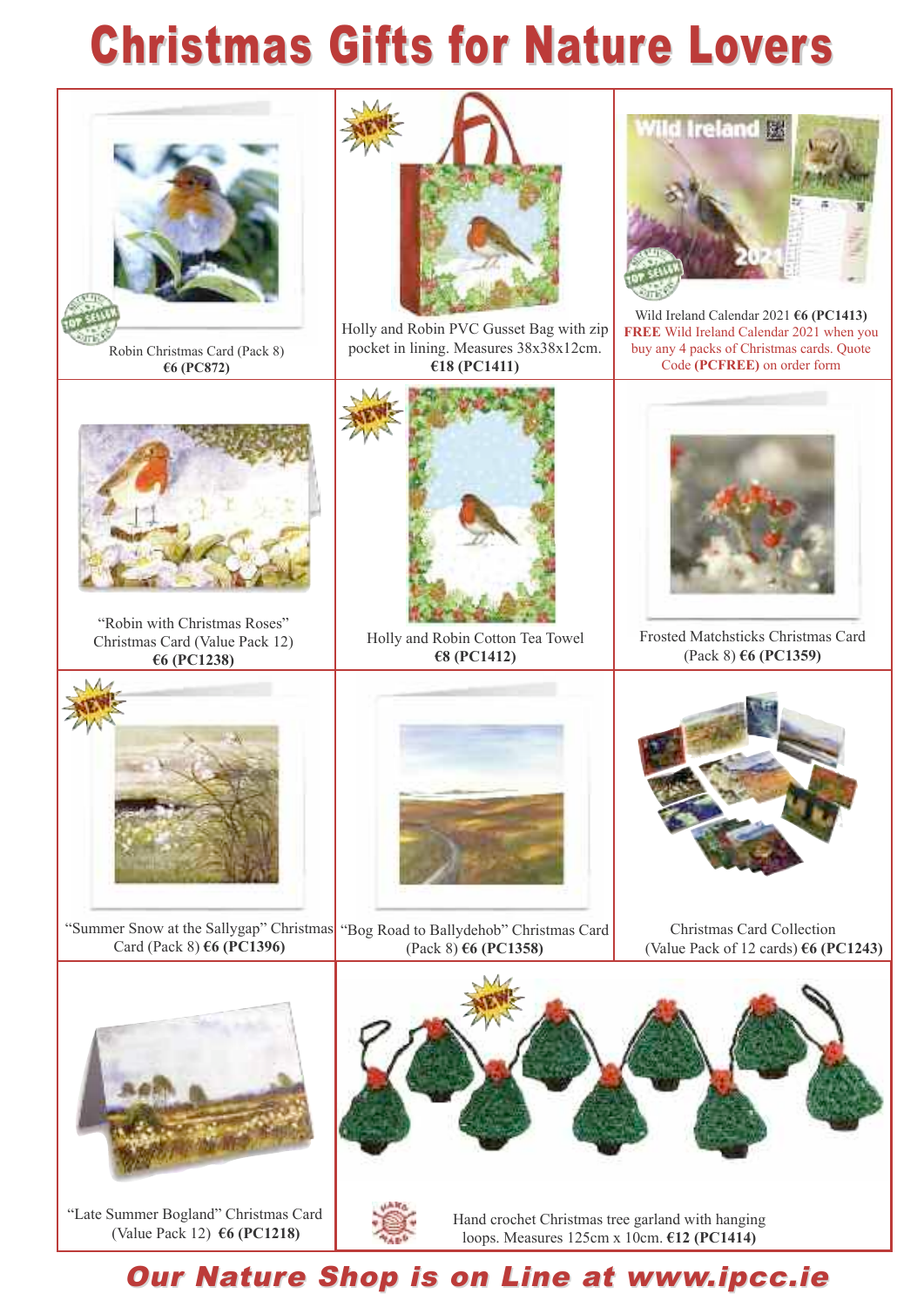## Christmas with love for Wildlife

Heartfelt greetings to you our supporter at this wonderful time of the year from IPCC. Inside this catalogue you'll find a world of delightful gifts inspired by nature and wildlife. Buy our beautiful gifts and cards and make the nature lovers in your life feel extra special. And don't forget a little something for yourself! You can also shop on line at www.ipcc.ie and pay securely through paypal. Thank you for your support. It means so much for Irish bogs and their extraordinary wildlife. We wish you a Merry Christmas and all our best wishes for the New Year.

> Help Repair a Bog. Your donation will purchase a 2m length of Geoflex drain piling which can be used to build a dam across a drain in a bog. The water table then rises in the bog bringing it back to life. **32 PC1137**





Nature **Reserve** 



Offset Your Carbon Footprint the Bog Way. Stop damaged bogs leaking greenhouse gases into the atmosphere. Your donation will be used to block drains, monitor water levels in bogs and undertake *Sphagnum* moss transplantation. **50 (PC161)**



Peatlands and Climate Change Action Plan. Help IPCC to prepare and print the Peatlands and Climate Change Action Plan for 2020-2030. **50 (PCCAP)**